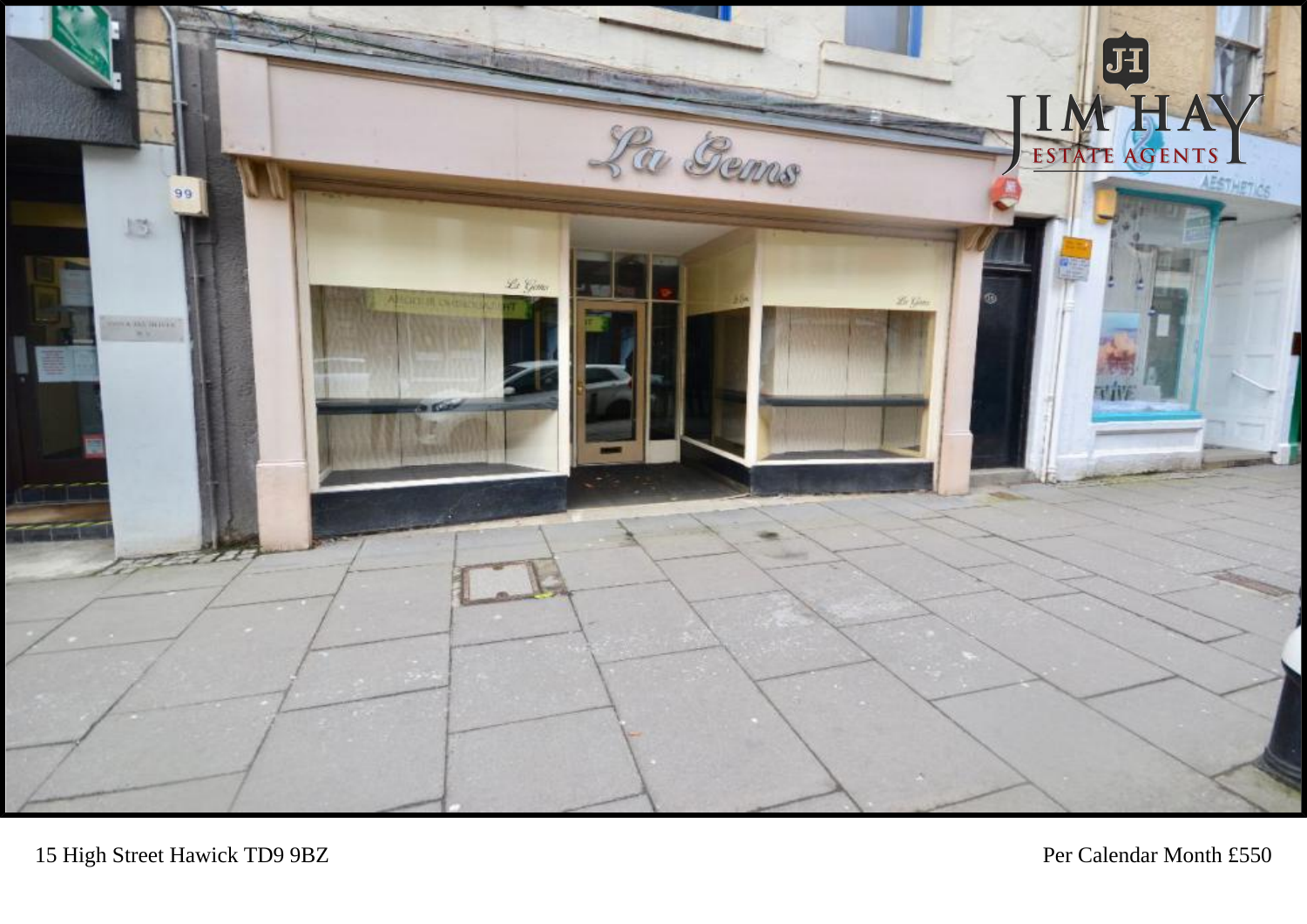## **15 High Street Hawick TD9 9BZ**

Prominent retail premises available with immediate effect.

Located on the town's main high street the property has been successfully run as a jewellers for many years but would lend itself to other retail opportunities, such as estate agents, solicitors or accountants offices, due to its location and passing footfall.

The main retail area is aprox 570 SQ Ft and there is a good sized rear floorspace, which could also be utilised as retail space. There is a WC with sink unit and a good sized storage cupboard.

The property has a large arcade style frontage with, four display windows, it also benefits from electric metal window covers and intruder alarm.

There is gas central heating, electric, with mains water and drainage.

The rateable value is under the threshold and would qualify for 100% rates relief if applied for by the new tenant.

Excellent opportunity to occupy a very versatile premises in an excellent location.

**What we like about this property**

Location, Size, Secure



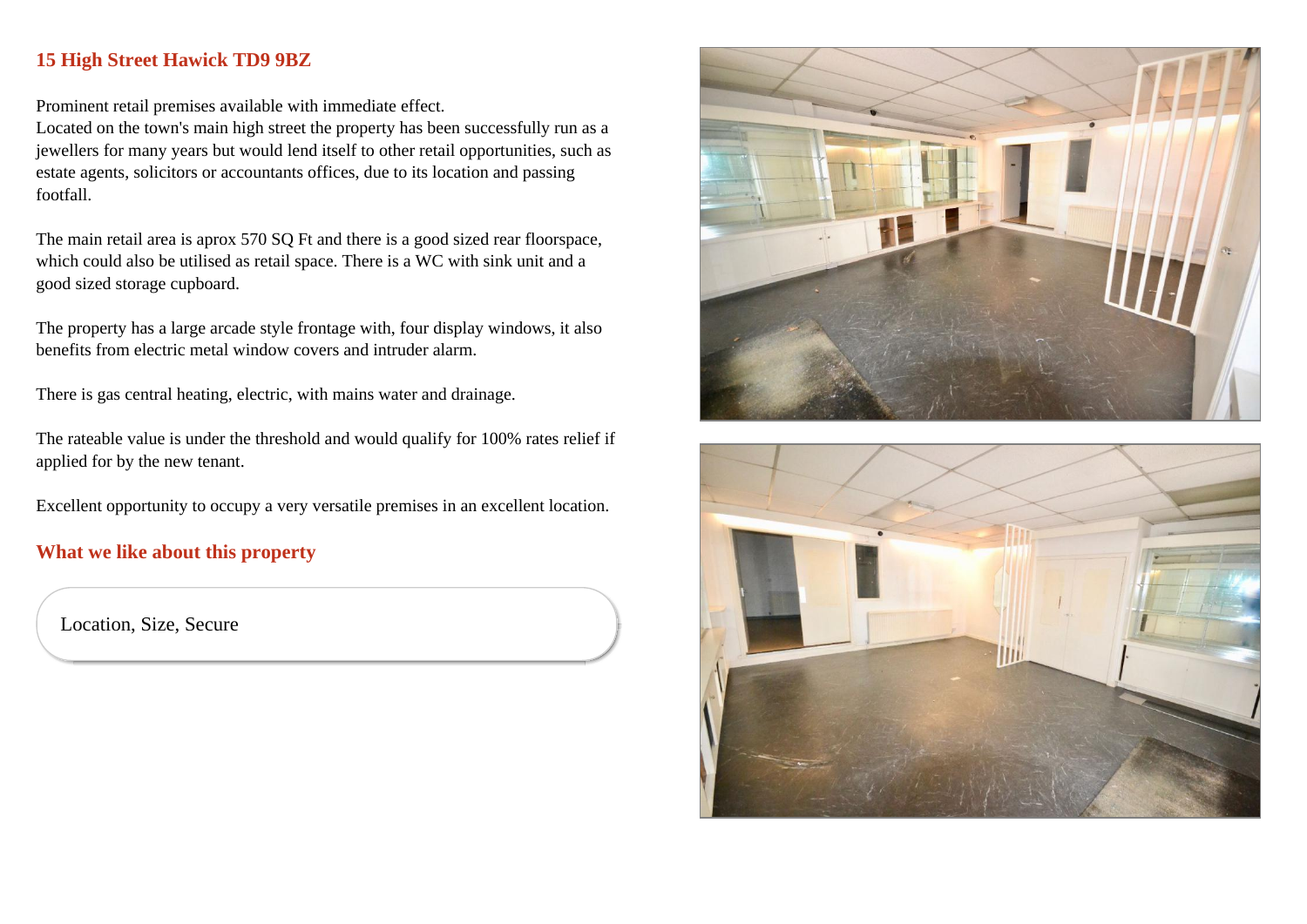